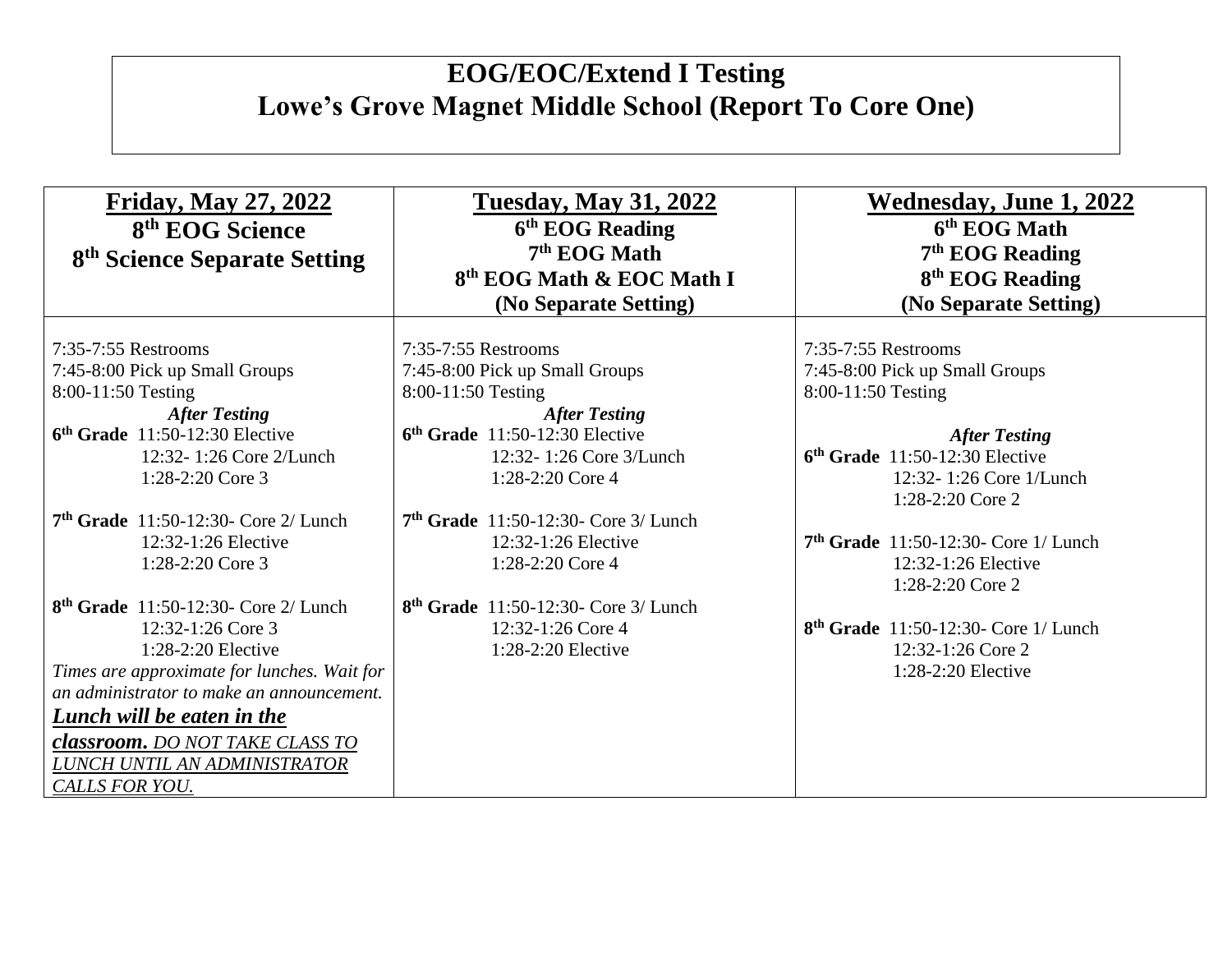| Thursday, June 2, 2022<br>6 <sup>th</sup> EOG Reading Separate<br><b>Setting</b>                                                                                                                                                                                                                                    | Friday, June 3, 2022<br>6th EOG Math Separate Setting<br>7 <sup>th</sup> & 8 <sup>th</sup> EOG Reading Separate                                                                                                                                         | Monday, June 6, 2017<br>(4) 7 <sup>th</sup> Grade Math I Students Take<br>Math 7 <sup>th</sup> Test                                                                                                                             |  |
|---------------------------------------------------------------------------------------------------------------------------------------------------------------------------------------------------------------------------------------------------------------------------------------------------------------------|---------------------------------------------------------------------------------------------------------------------------------------------------------------------------------------------------------------------------------------------------------|---------------------------------------------------------------------------------------------------------------------------------------------------------------------------------------------------------------------------------|--|
| $7th$ & $8th$ EOG Math Separate                                                                                                                                                                                                                                                                                     | <b>Setting</b>                                                                                                                                                                                                                                          | (Make Ups Science, Reading, Math)                                                                                                                                                                                               |  |
| <b>Setting</b>                                                                                                                                                                                                                                                                                                      |                                                                                                                                                                                                                                                         |                                                                                                                                                                                                                                 |  |
| 7:35-7:55 Restrooms<br>7:45-8:00 Pick up Small Groups<br>8:00-11:50 Testing<br><b>After Testing</b><br>$6th$ Grade 11:50-12:30 Elective<br>12:32-1:26 Core 3/Lunch<br>1:28-2:20 Core 4<br>$7th$ Grade 11:50-12:30- Core 3/ Lunch<br>12:32-1:26 Elective                                                             | 7:35-7:55 Restrooms<br>7:45-8:00 Pick up Small Groups<br>8:00-11:50 Testing<br><b>After Testing</b><br>$6th$ Grade 11:50-12:30 Elective<br>12:32-1:26 Core 1/Lunch<br>1:28-2:20 Core 2<br>$7th$ Grade 11:50-12:30- Core 1/ Lunch<br>12:32-1:26 Elective | 7:35-7:55 Restrooms<br>7:45-8:00 Pick up Small Groups<br>8:00-11:50 Testing<br><b>After Testing</b><br>$6th$ Grade 11:50-12:30 Elective<br>12:32-1:26 Core 3/Lunch<br>1:28-2:20 Core 4<br>$7th$ Grade 11:50-12:30- Core 3/Lunch |  |
| 1:28-2:20 Core 4                                                                                                                                                                                                                                                                                                    | 1:28-2:20 Core 2                                                                                                                                                                                                                                        | 12:32-1:26 Elective<br>1:28-2:20 Core 4                                                                                                                                                                                         |  |
| 8 <sup>th</sup> Grade 11:50-12:30- Core 3/ Lunch<br>12:32-1:26 Core 4<br>$1:28-2:20$ Elective<br>Times are approximate for lunches. Wait for<br>an administrator to make an announcement.<br>Lunch will be eaten in the<br><b>classroom.</b> DO NOT TAKE CLASS TO<br>LUNCH UNTIL AN ADMINISTRATOR<br>CALLS FOR YOU. | 8 <sup>th</sup> Grade 11:50-12:30- Core 1/ Lunch<br>12:32-1:26 Core 2<br>$1:28-2:20$ Elective                                                                                                                                                           | $8th$ Grade 11:50-12:30- Core 3/Lunch<br>12:32-1:26 Core 4<br>1:28-2:20 Elective                                                                                                                                                |  |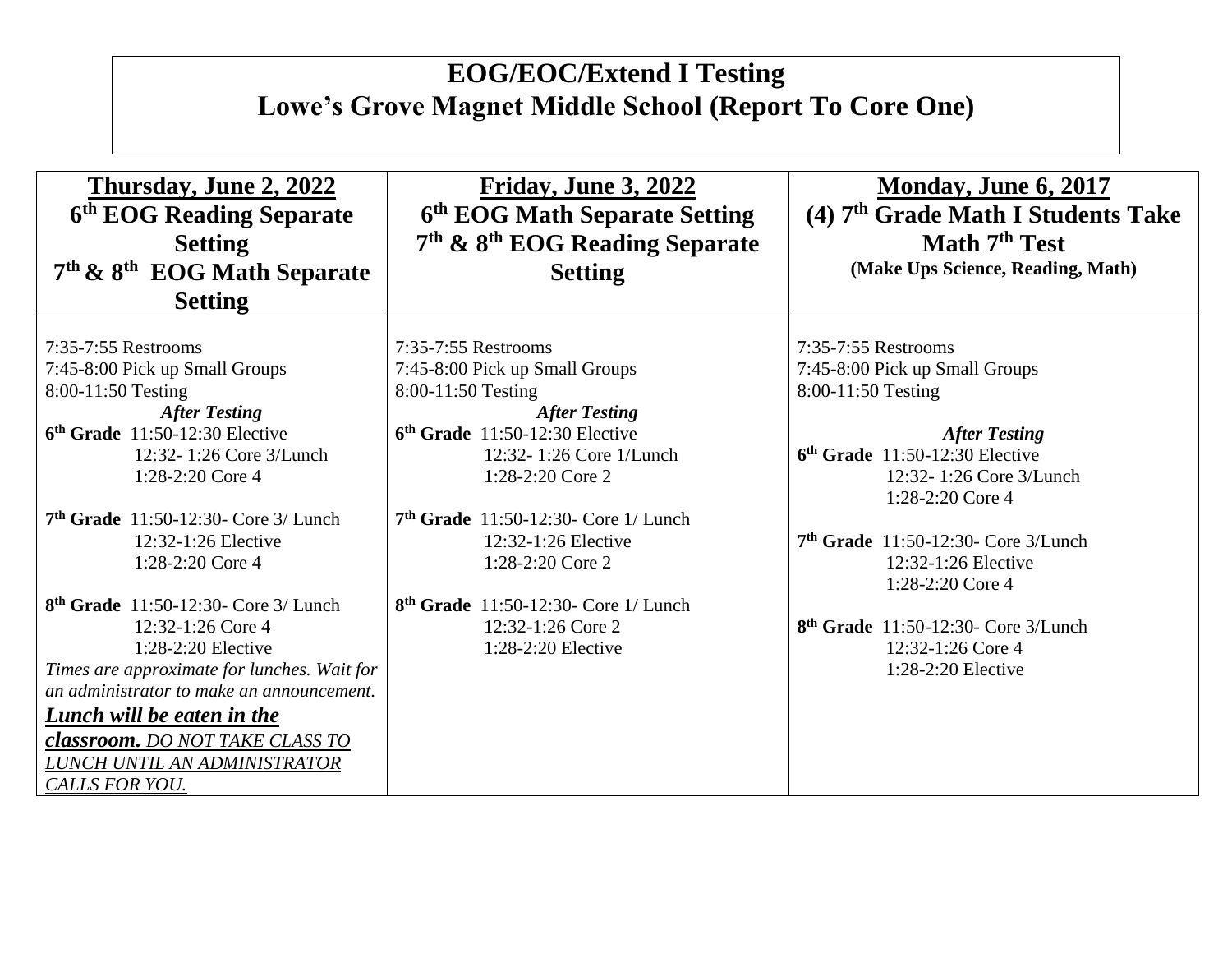| <b>Tuesday, June 7, 2022</b>     | <b>Wednesday, June 8, 2022</b>          | Thursday, June 9, 2022                  |
|----------------------------------|-----------------------------------------|-----------------------------------------|
| <b>Make Ups (Science, Math</b>   | <b>Make Ups (Science, Math Reading)</b> | <b>Make Ups (Science, Math Reading)</b> |
| <b>Reading</b> )                 |                                         | 7:35-7:55 Restrooms                     |
|                                  |                                         | 7:45-8:00 Pick up Small Groups          |
| <b>Spanish Test-Ms. Valencia</b> | 7:35-7:55 Restrooms                     | 8:00-11:50 Testing                      |
| 7:35-7:55 Restrooms              | 7:45-8:00 Pick up Small Groups          | <b>After Testing</b>                    |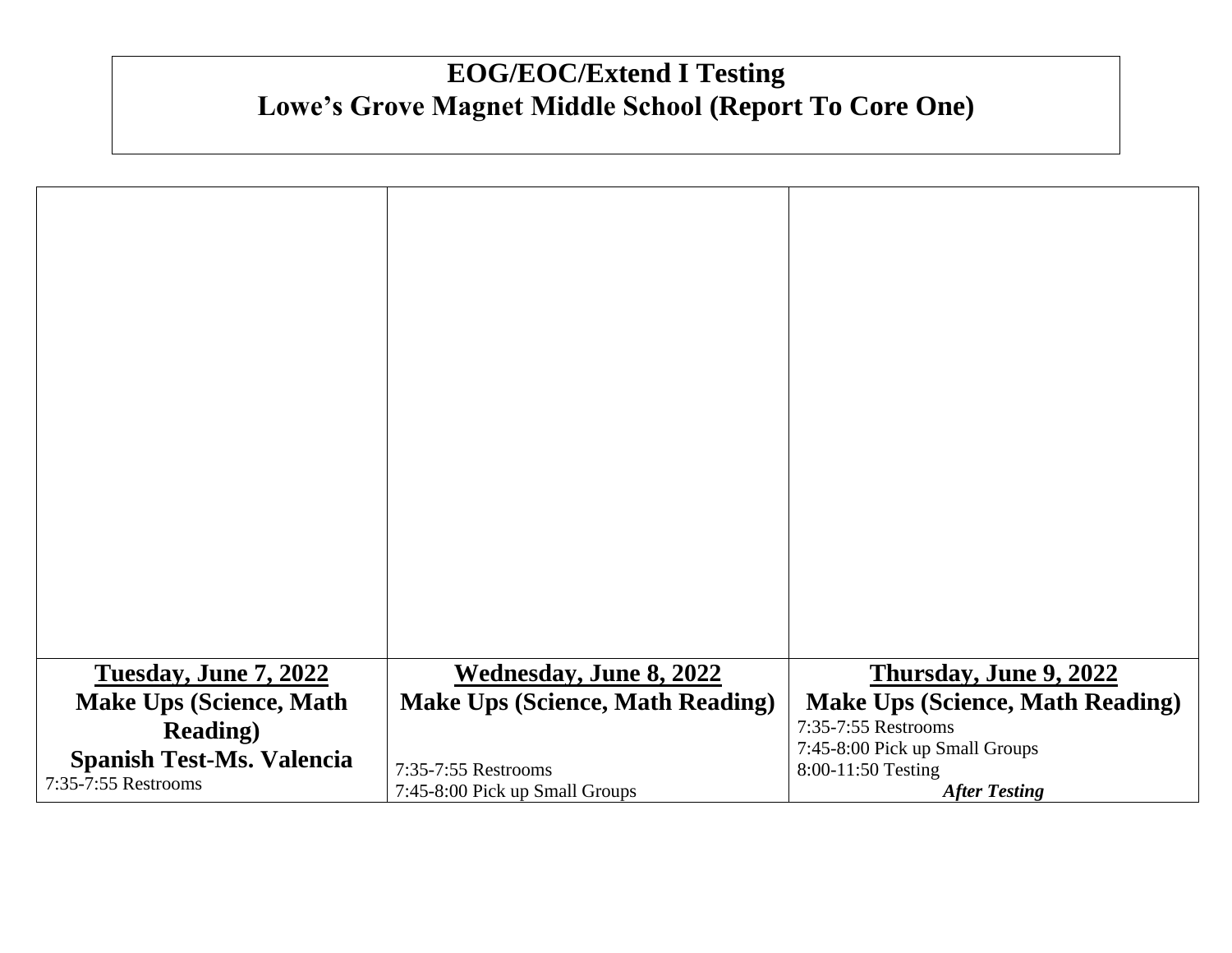| 7:45-8:00 Pick up Small Groups         | $8:00-11:50$ Testing                   | $6th$ Grade 11:50-12:30 Elective       |
|----------------------------------------|----------------------------------------|----------------------------------------|
| $8:00-11:50$ Testing                   | <b>After Testing</b>                   | 12:32-1:26 Core 1/Lunch                |
| <b>After Testing</b>                   | $6th$ Grade 11:50-12:30 Elective       | $1:28-2:20$ Core 2                     |
| $6th$ Grade 11:50-12:30 Elective       | 12:32-1:26 Core 3/Lunch                |                                        |
| 12:32-1:26 Core 1/Lunch                | 1:28-2:20 Core 4                       | $7th$ Grade 11:50-12:30- Core 1/ Lunch |
| $1:28-2:20$ Core 2                     |                                        | $12:32-1:26$ Elective                  |
|                                        | $7th$ Grade 11:50-12:30- Core 3/ Lunch | $1:28-2:20$ Core 2                     |
| $7th$ Grade 11:50-12:30- Core 1/ Lunch | $12:32-1:26$ Elective                  |                                        |
| $12:32-1:26$ Elective                  | $1:28-2:20$ Core 4                     | $8th$ Grade 11:50-12:30- Core 1/ Lunch |
| 1:28-2:20 Core 2                       |                                        | $12:32-1:26$ Core 2                    |
|                                        | $8th$ Grade 11:50-12:30- Core 3/ Lunch | $1:28-2:20$ Elective                   |
| $8th$ Grade 11:50-12:30- Core 1/ Lunch | 12:32-1:26 Core 4                      |                                        |
| 12:32-1:26 Core 2                      | $1:28-2:20$ Elective                   |                                        |
| $1:28-2:20$ Elective                   |                                        |                                        |
|                                        |                                        |                                        |
|                                        |                                        |                                        |
|                                        |                                        |                                        |